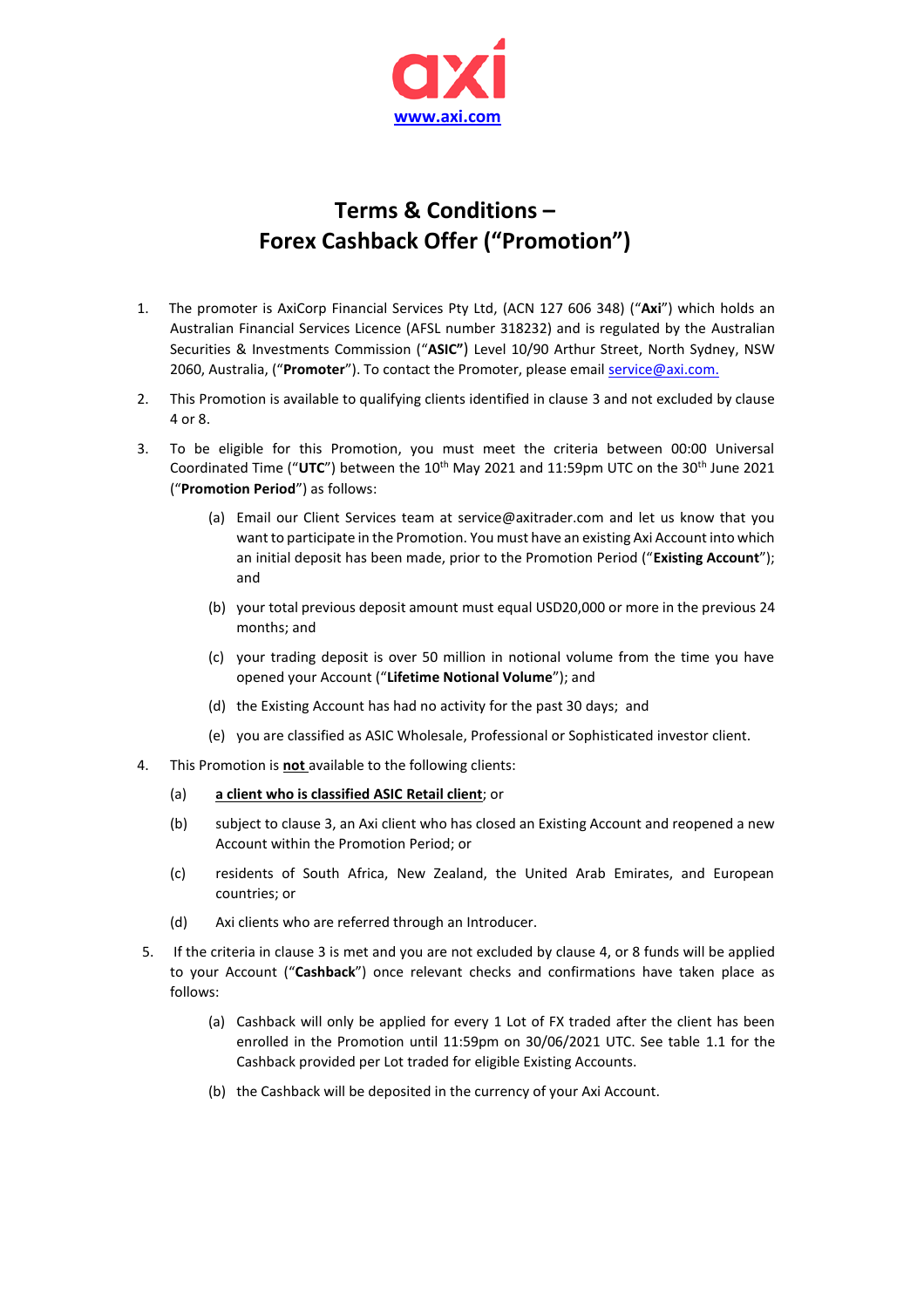

## **Table 1.1 – Cashback provided per Lot traded for eligible Existing Account**

| Rebate<br><b>Tiers</b> | Lifetime<br>Value<br><b>Notional</b><br><b>Traded</b><br>(USD) | Total<br>deposit<br>for the past 12<br>months (USD) | Cashback<br>provided<br>for<br>per Lot traded<br><b>Standard</b><br><b>on</b><br><b>Account</b> | <b>Cashback</b><br>provided<br>for<br>per Lot traded<br>on Pro account |
|------------------------|----------------------------------------------------------------|-----------------------------------------------------|-------------------------------------------------------------------------------------------------|------------------------------------------------------------------------|
| Tier 1                 | 50 million - 300 million                                       | 20,000                                              | USD <sub>3</sub>                                                                                | USD <sub>1</sub>                                                       |
| Tier 2                 | > 300 million                                                  | 20,000                                              | USD <sub>4</sub>                                                                                | USD <sub>2</sub>                                                       |

- a. For further information on Standard Accounts and Pro Accounts refer to [https://www.axi.com/au/faqs/account-opening/what-is-the-main-difference](https://www.axi.com/au/faqs/account-opening/what-is-the-main-difference-between-standard-and-pro-accounts)[between-standard-and-pro-accounts](https://www.axi.com/au/faqs/account-opening/what-is-the-main-difference-between-standard-and-pro-accounts)
- 6. The Cashback can be withdrawn, but cannot be transferred to another person or to another person's Account, redeemed for cash or exchanged for other goods and services.
- 7. You agree, understand and acknowledge that participating in this Promotion is not a recommendation or advice in relation to the suitability of Axi's products for your particular financial circumstances, situation or needs. Before participating in the Promotion, you should make your own assessment about the suitability of trading in Axi's products and consider the applicable Documentation.
- 8. The Promotion is not available to directors, management, employees, or agents of the Promoter or its related entities (or immediate family members of such persons).
- 9. This Promotion is limited to one Account per person, even if they hold multiple Accounts.
- 10. Axi reserves the right to amend or cancel this Promotion without notice at any time in the future and withdraw the Cashback.
- 11. If Axi suspects that you have abused or attempted to abuse this Promotion, or otherwise acted with a lack of good faith towards us, we reserve the right in our sole discretion to deny, withhold or withdraw the Cashback and if necessary, to cancel any terms and conditions with respect to this Promotion and your Account, either temporarily or permanently, or terminate your access to the service and/or block your Account.
- 12. If Axi subsequently discovers that the individual, is in fact, not eligible to participate in the Promotion, Axi may at its discretion reverse the Cashback. No individual shall be entitled to any payment or compensation from Axi, should any Cashback be forfeited or reclaimed.
- 13. Axi shall not be liable to any Account holder or any other persons for any loss or damage arising in connection with the Promotion, including without limitation, any error in computing or any breakdown or malfunction in any computer system or equipment.
- 14. Initial Minimum Deposit and maximum Cashback threshold values are specified in terms of USD, but will be applied to Accounts in their relevant currencies using the equivalent conversion value of that currency. The conversion will be based upon the spot rate at the time that each deposit is made to the Axi Account.
- 15. Axi reserves the right to modify, change or terminate this Promotion at any time without any